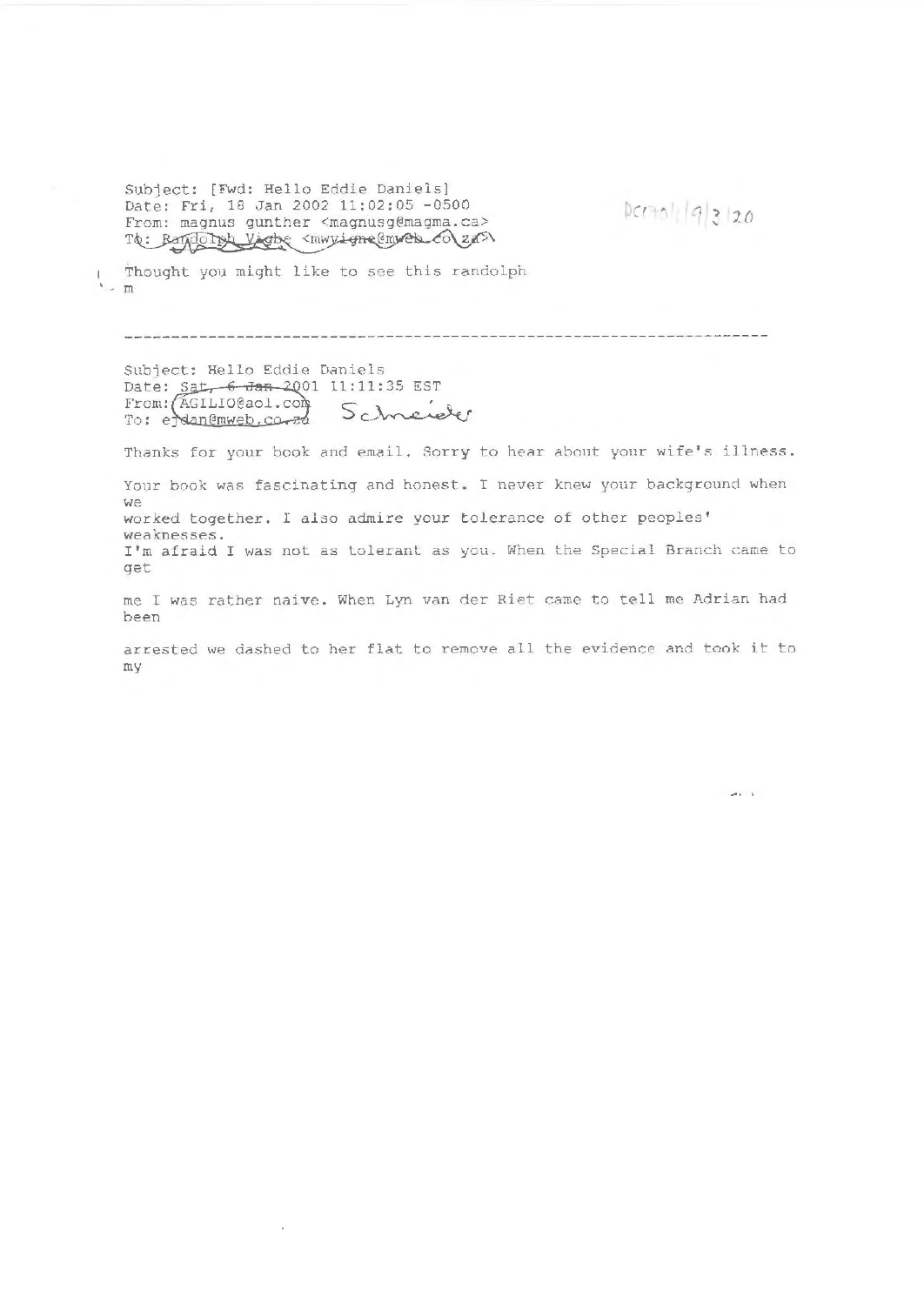garage. I thought this meant that, provided Adrian and Lyn said nothing incriminating, there was no way to trace me and the only evidence they had.  $\mathbb{T}$ had not bargained on Adrian telling them anything, let alone everything! If he had only withstood the interrogation there would have been no solid evidence and therefore a much weaker case against ARM. Or so I thought. But. then, when they did come, for me I simply had to make sure I was not arrested as well as 1 was the only one they could pin down solidly and break down. So I had to get out of the ! country. I was contacted by both Adrian and Lynn separately in London some years later. Twice I weakened and arranged to meet them. And twice I faltered at the last minute and did not pitch up. I felt that as long as ARM members WAYA in prison it would be some kind of betrayal. But you shamed me by your non-judgmental attitude. I vividly remember when the bomb went off in our faces! we dashed wildly away and skipped two high fences without realizing we had crossed the main road. My ears sang for several days afterwards. To this day i still jump at loud bangs! I am writing an autobiographical novel culminating in my release from Brixton prison where I was detained by the British authorities on my arrival at heathrow from Kampala. Yes you are correct that I am now working with Holocaust survivors. But that is only part of our work. We are very active at present with UNICEF in Kosovo, rebuilding 25 Moslem schools bombed by the Serbs and rebuilding damaged mosque. We are developing small business courses in Sarajevo. we're involved in earthquake relief in Turkey and hurrican relief in central America. In Kigali we have adopted 1500 Tutsi kids who saw their parents butchered by the Hutu. In Shanghai we are helping the mayor develop day care centers for the elderly. And in the Former Soviet Union we are feeding 220,000 impoverished Holocaust survivors who became victims of the Stalinist

era.

 $\mathbf{z}$ 

I will be retiring in another year or two. I'm hoping to be of some service,